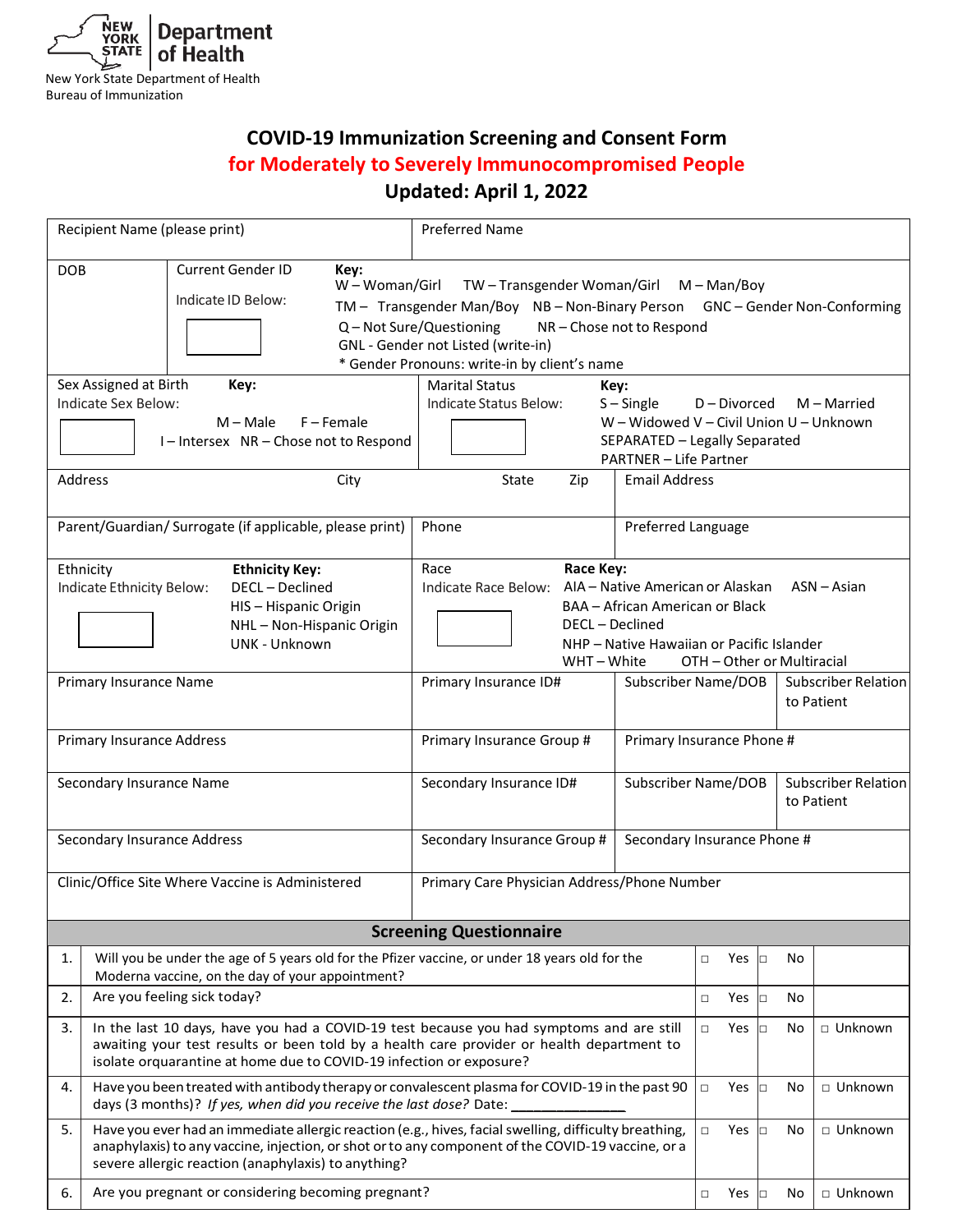| 7.      | Are you moderately or severely immunocompromised due to one or more of the medical<br>conditions or receipt of immunosuppressive medications or treatments listed below?                                                                                                                                                                                                                                                                                                                                                                                                                                                                                                                                                                                                                                                         |        | Yes        | $\Box$                     | No        | Unknown<br>$\Box$       |
|---------|----------------------------------------------------------------------------------------------------------------------------------------------------------------------------------------------------------------------------------------------------------------------------------------------------------------------------------------------------------------------------------------------------------------------------------------------------------------------------------------------------------------------------------------------------------------------------------------------------------------------------------------------------------------------------------------------------------------------------------------------------------------------------------------------------------------------------------|--------|------------|----------------------------|-----------|-------------------------|
|         | 1) Active treatment for solid tumor and hematologic malignancies, 2) Receipt of solid-organ transplant<br>and taking immunosuppressive therapy, 3) Receipt of CAR-T-cell or hematopoietic stem cell transplant<br>(within 2 years of transplantation or taking immunosuppression therapy), 4) Moderate or severe<br>primary immunodeficiency (e.g., DiGeorge syndrome, Wiskott-Aldrich syndrome), 5) Advanced or<br>untreated HIV infection, 6) Active treatment with high-dose corticosteroids (i.e., 8805;20mg<br>prednisone or equivalent per day), alkylating agents, antimetabolites, transplant-related<br>immunosuppressive drugs, cancer chemotherapeutic agents classified as severely immunosuppressive,<br>tumor-necrosis (TNF) blockers, and other biologic agents that are immunosuppressive or<br>immunomodulatory |        |            |                            |           |                         |
| 8.      | Do you have a bleeding disorder, a history of blood clots or are you taking a blood thinner?                                                                                                                                                                                                                                                                                                                                                                                                                                                                                                                                                                                                                                                                                                                                     | $\Box$ | Yes        | $\Box$                     | No        | Unknown<br>$\Box$       |
| 9.      | Do you have a history of myocarditis (inflammation of the heart muscle) or pericarditis<br>(inflammation of the lining around the heart)?                                                                                                                                                                                                                                                                                                                                                                                                                                                                                                                                                                                                                                                                                        | $\Box$ | Yes        | $\Box$                     | No        | Unknown<br>$\Box$       |
| 10.     | Have you had Guillain-Barre Syndrome after receipt of the Janssen vaccine?                                                                                                                                                                                                                                                                                                                                                                                                                                                                                                                                                                                                                                                                                                                                                       | $\Box$ | Yes        | $\Box$                     | $No \Box$ | Unknown                 |
| 11.     | Do you have a history of MIS-C or MIS-A (multisystem inflammatory syndrome in children or<br>multisystem inflammatory syndrome in adults)?                                                                                                                                                                                                                                                                                                                                                                                                                                                                                                                                                                                                                                                                                       | $\Box$ | Yes        | $\Box$<br>No  <sub>□</sub> |           | Unknown                 |
| 12.     | Have you received 2 previous doses of the Pfizer or Moderna COVID-19 vaccine, and was your last<br>dose at least 28 days ago?                                                                                                                                                                                                                                                                                                                                                                                                                                                                                                                                                                                                                                                                                                    |        | Yes        | $\Box$                     | No        | Date:                   |
|         |                                                                                                                                                                                                                                                                                                                                                                                                                                                                                                                                                                                                                                                                                                                                                                                                                                  |        |            |                            |           | (if applicable)         |
| 13.     | Have you received a previous dose of the Janssen (Johnson & Johnson) COVID-19 vaccine at least<br>28 days ago?                                                                                                                                                                                                                                                                                                                                                                                                                                                                                                                                                                                                                                                                                                                   | $\Box$ | Yes        | $\Box$                     | No        |                         |
| $14*$   | Are you 12 years old or older and have received 3 doses of the Pfizer or Moderna COVID-19<br>vaccine, and was your last dose at least 3 months ago?                                                                                                                                                                                                                                                                                                                                                                                                                                                                                                                                                                                                                                                                              | $\Box$ | Yes        |                            | $\Box$ No | Date:                   |
|         |                                                                                                                                                                                                                                                                                                                                                                                                                                                                                                                                                                                                                                                                                                                                                                                                                                  |        |            |                            |           | (if applicable)         |
| $15*$   | Have you received 2 doses of a Janssen (Johnson & Johnson) COVID-19 vaccine, or one dose of<br>Janssen (Johnson & Johnson) followed by an mRNA vaccine (Pfizer or Moderna), and was your last                                                                                                                                                                                                                                                                                                                                                                                                                                                                                                                                                                                                                                    | $\Box$ | Yes        | $\Box$                     | No        | Date:                   |
|         | dose at least 2 months ago?                                                                                                                                                                                                                                                                                                                                                                                                                                                                                                                                                                                                                                                                                                                                                                                                      |        |            |                            |           | (if applicable)         |
| $16***$ | Are you 12 years old or older and have received 4 doses of the Pfizer or Moderna COVID-19<br>vaccine, and was your last dose at least 4 months ago?                                                                                                                                                                                                                                                                                                                                                                                                                                                                                                                                                                                                                                                                              | $\Box$ | Yes        | No<br>Date:<br>$\Box$      |           |                         |
|         |                                                                                                                                                                                                                                                                                                                                                                                                                                                                                                                                                                                                                                                                                                                                                                                                                                  |        |            |                            |           | (if applicable)         |
| $17***$ | Have you received any combination of Janssen (Johnson & Johnson) COVID-19 vaccine and mRNA<br>vaccine (Pfizer or Moderna) totaling 3 doses, and was the last dose at least 4 months ago?                                                                                                                                                                                                                                                                                                                                                                                                                                                                                                                                                                                                                                         | $\Box$ | Yes $\Box$ |                            | No        | Date:<br>If applicable) |
|         |                                                                                                                                                                                                                                                                                                                                                                                                                                                                                                                                                                                                                                                                                                                                                                                                                                  |        |            |                            |           |                         |
| 18.     | Have you received a previous dose or doses of a non-FDA authorized or approved COVID-19<br>vaccine (AstraZeneca - VAXZEVRIA, Sinovac - CORONAVAC, Serum Institute of India -                                                                                                                                                                                                                                                                                                                                                                                                                                                                                                                                                                                                                                                     | $\Box$ | Yes        | $\Box$                     | No        | Date(s):                |
|         | COVISHIELD, Sinopharm/BIBP, COVAXIN, Novavax - Covovax or Nuvaxovid)? <sup>1</sup>                                                                                                                                                                                                                                                                                                                                                                                                                                                                                                                                                                                                                                                                                                                                               |        |            |                            |           | (if applicable)         |

<sup>1</sup> As set forth in [CDC's Emergency Use Instructions \(EUI\)](https://www.cdc.gov/vaccines/covid-19/eui/index.html) "a non-FDA authorized or approved COVID-19 vaccine includes such vaccines "listed for emergency use by the World Health Organization, or is included in CDC's Technical Instructions for Implementing Presidential Proclamation Advancing Safe Resumption of Global Travel During the COVID-19 Pandemic and CDC's Order, or that is a non-placebo part of a clinical trial within or outside the United States that is a WHO-EUL COVID-19 vaccine or a vaccine that is not listed for emergency use by WHO but for which a U.S. data and safety monitoring board or equivalent has independently confirmed efficacy in the United States (hereinafter 'non-FDA authorized or approved COVID-19 vaccines')."

#### **\*Questions 12 and 13 pertain to the first booster dose eligibility.**

**\*\*Questions 13 and 14 pertain to the second booster dose eligibility.**

### **Emergency Use Authorization**

The FDA has made the COVID-19 vaccine available under an emergency use authorization (EUA). The EUA is used when circumstances exist to justify the emergency use of drugs and biological products during an emergency, such as the COVID-19 pandemic. This vaccine has not undergone the same type of review as an FDA-approved or cleared product. However, the FDA's decision to make the vaccine available is based on the totality of scientific evidence available, showing that known and potential benefits of the vaccine outweigh the known and potential risks. Please note: FDA approved the Pfizer-BioNTech COVID-19 vaccine as a two-dose series in individuals 16 years of age and older. The vaccine continues to be available under an EUA for certain populations, including for those individuals 5 through 15 years of age and for the administration of a third dose in the populations set forth in the consent section below.

# **Emergency Use Instruction**

Emergency Use Instructions (EUIs) are issued by the CDC to provide information about emergency use of FDA-approved medical products that may not be included in or differ in some way from the information provided in the FDA-approved labeling (package insert). The COVID-19 vaccine by Pfizer-BioNTech is an FDA-approved COVID-19 vaccine (brand name Comirnaty, mRNA) to prevent COVID-19 in persons 16 years of age and older. CDC is issuing EUI to provide information about use of this vaccine as an additional primary dose in certain immunocompromised persons (12 years of age and older) and a booster dose in certain adults (18 years of age and older) who received certain **non-FDA authorized or approved COVID-19 vaccine** (e.g., certain vaccines available outside of the United States or from clinical trial participation).